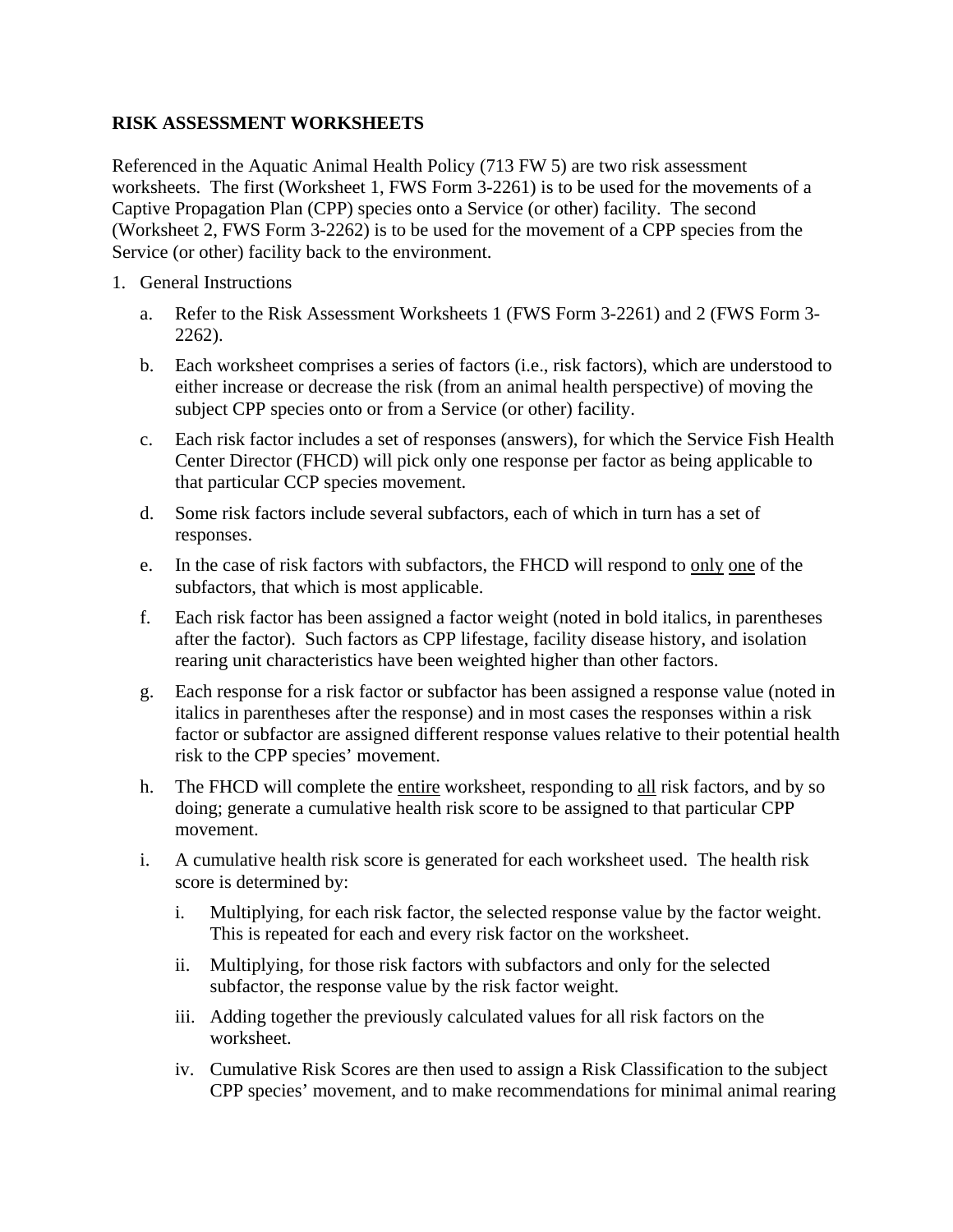requirements relative to the assigned Risk Classification (refer Exhibit 1 in 713 FW 5).

- 2. Movements of CPP species from Service (or other) Facilities special considerations.
	- a. While the risk assessment for reintroduction of the CPP population is primarily done for the fish health report, it is recommended that the FHCD fill out the appropriate worksheet (Worksheet 1, FWS Form 3-2261) prior to the arrival of the animals at the Service (or other) facility, in order to identify data and management needs for the Fish Health Management Plan.
	- b. The cumulative risk scores generated from Worksheet 2 (FWS Form 3-2262 are case specific and qualitative. Scores exceeding approximately 130 should indicate cases of special concern. Additionally, completed worksheets can be used to identify potential risk mitigation factors.
- 3. Example of CPP Species' Movements and Associated Risk Assessment Worksheets.
	- a. The following three hypothetical scenarios are provided to demonstrate how the FHCD would complete a risk assessment worksheet.
	- b. The examples do not include the entire worksheet, but instead a condensed version only depicting the risk factors/subfactors and the selected responses.
	- c. Two scenarios, and their associated worksheets, are provided for movements of a CPP species onto a Service (or other) facility.
	- d. One scenario, and its associated worksheet, is provided for the movement of a CPP species from a Service (or other) facility.

**Example 1.** Wild trout adults are captured and spawned in the resident stream. Iodophor-treated eggs are sent to the Timbuktu NFH's isolation building (Level B, well water, no effluent disinfection; see 713 FW 5.6.F for definitions). The hatchery is not in the same watershed as the resident stream. There is no disease history for the trout population. However, Timbuktu NFH has had an *Aeromonas salmonicida* problem for the last 3 years.

| WORKSHEET 1 (FWS Form 3-2261) - Considerations or Factors Relative to Movements into a Facility |                                              |                   |                       |  |
|-------------------------------------------------------------------------------------------------|----------------------------------------------|-------------------|-----------------------|--|
| <b>Question</b>                                                                                 | <b>Response</b>                              | Weight x Response | <b>Risk Score</b>     |  |
| Animal                                                                                          | <b>Traditional species</b>                   | 1 X 5             | 5                     |  |
| Lifestage                                                                                       | Gameteswith no parental history              | 10X5              | 50                    |  |
| <b>Receiving Facility Location</b>                                                              | Outside watershed                            | 5 X 5             | 25                    |  |
| Pathogen Surveillance of proposed feral<br>population                                           | No history                                   | 10X5              | 50                    |  |
| <b>Facility Disease History</b>                                                                 | High level of history - significant pathogen | 10X5              | 50                    |  |
| <b>Facility Health Capabilities</b>                                                             | High - staff is knowledgeable                | 1 X 1             |                       |  |
| <b>Facility Type</b>                                                                            | Level B                                      | 10X2              | 20                    |  |
| Water Source                                                                                    | Closed well                                  | 5 X 1             | 5                     |  |
| Cultural Impacts on Animal Health<br>(knowledge of CPP)                                         | Optimal                                      | 5 X 1             | 5                     |  |
| Cultural Impacts on Animal Health (facility<br>rating)                                          | Optimal                                      | $10 \times 1$     | 10                    |  |
| <b>Health Risk Score</b>                                                                        |                                              |                   | 221                   |  |
| <b>Risk Classification</b>                                                                      |                                              |                   | Moderate <sup>1</sup> |  |

**Footnote 1:** Definitive Risk Classification scheme has not yet been establish. Term used on this sheet is for example purposes only.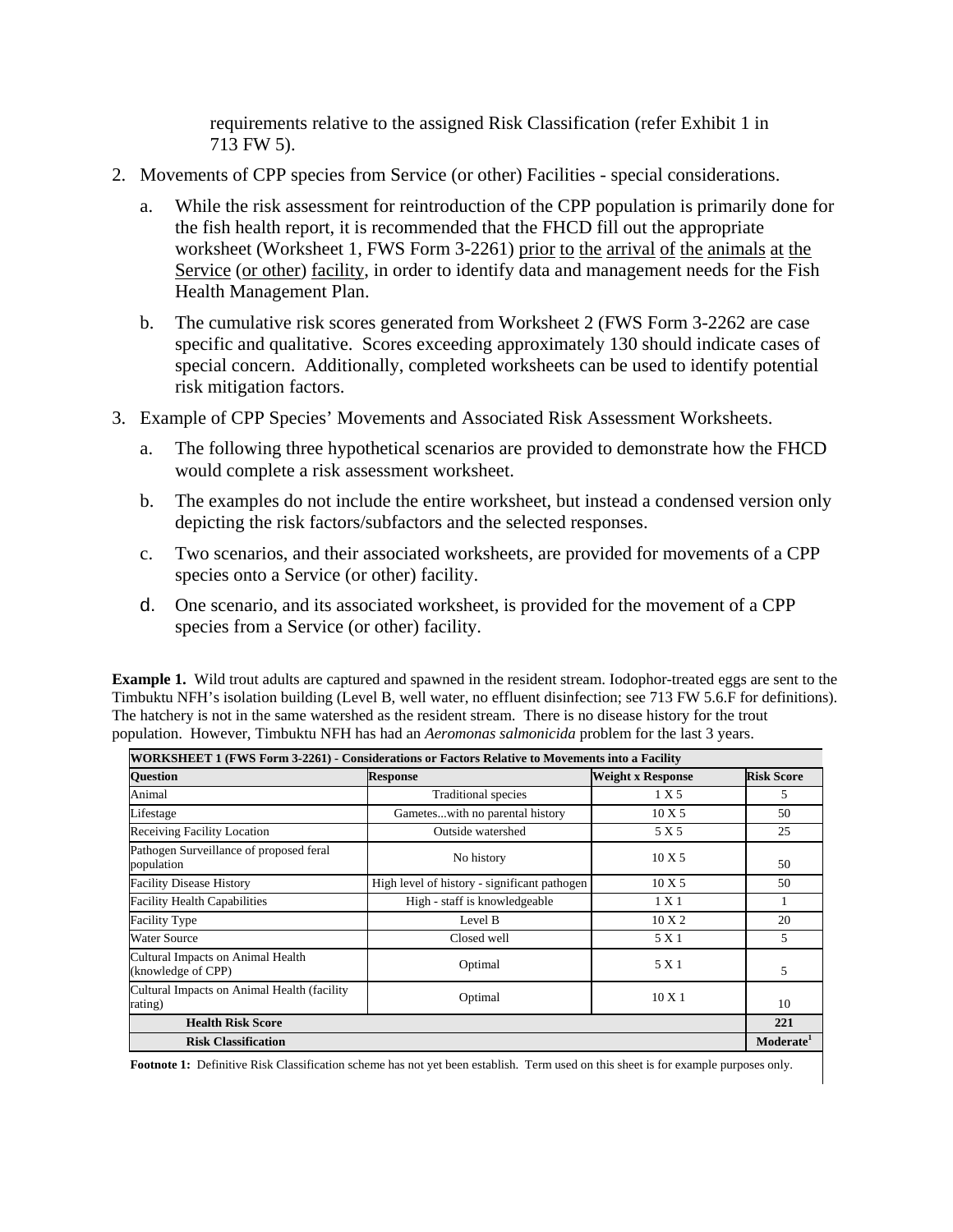| <b>Question</b>                                         | <b>Response</b>              | <b>Weight X Response</b> | <b>Risk Score</b> |
|---------------------------------------------------------|------------------------------|--------------------------|-------------------|
| Animal                                                  | Nontraditional species       | 5 X 5                    | 25                |
| Lifestage                                               | Animal                       | $10 \text{ X} 5$         | 50                |
| <b>Receiving Facility Location</b>                      | Within watershed             | 5 X 2                    | 10                |
| Pathogen Surveillance of proposed<br>feral population   | No history                   | 10X5                     | 50                |
| <b>Facility Disease History</b>                         | None                         | 10X5                     | 50                |
| <b>Facility Health Capabilities</b>                     | Low - staff is inexperienced | 5 X 1                    | 5                 |
| <b>Facility Type</b>                                    | Extensive                    | 10X7                     | 70                |
| <b>Water Source</b>                                     | Open with animals            | 5 X 5                    | 25                |
| Cultural Impacts on Animal Health<br>(knowledge of CPP) | Unknown                      | 5 X 5                    | 25                |
| Cultural Impacts on Animal Health<br>(facility rating)  | Unknown                      | 10X5                     | 50                |
| <b>Health Risk Score</b>                                |                              |                          | 360               |
| <b>Risk Classification</b>                              |                              |                          | $\text{High}^1$   |

**Example 2.** A non-Service cooperator has proposed to capture larval big lipped crayfish and rear them in a pond adjacent to their home stream. No one has attempted this type of aquaculture with this endangered species.

**Example 3.** The Transylvania Fish Technology Center (TFTC) has successfully reared purple sturgeon for 5 years in a well water facility within tanks. The TFTC is located outside of the sturgeon's natural range. Effluent from the facility is discharged into a city sewer system and carcasses go to the local landfill. During the 5 year rearing period, no significant pathogens have been detected in the captive population, based on three inspections performed as outlined in the Service's *Handbook*. It is proposed that uninspected, 1month old juveniles be released back into the home stream.

| WORKSHEET 2 (FWS Form 3-2262) - Considerations or Factors Relative to Movements from Facility |                                                |                          |                       |  |
|-----------------------------------------------------------------------------------------------|------------------------------------------------|--------------------------|-----------------------|--|
| <b>Question</b>                                                                               | <b>Response</b>                                | <b>Weight X Response</b> | <b>Risk Score</b>     |  |
| Confidence of pathogen surveillance<br>methods                                                | Standard methods                               | 5 X 1                    |                       |  |
| Confidence of pathogen surveillance<br>efforts                                                | Standard inspections                           | 5 X 1                    | 5                     |  |
| Lifestage released                                                                            | Animal                                         | 10X5                     | 50                    |  |
| Pathogen surveillance                                                                         | High level - no pathogens                      | $10 \text{ X} 1$         | 10                    |  |
| <b>Receiving Watershed</b>                                                                    | Same as population; different<br>from facility | 5 X 3                    | 15                    |  |
| <b>Health Risk Score</b>                                                                      |                                                |                          | 85                    |  |
| <b>Risk Classification</b>                                                                    |                                                |                          | Moderate <sup>1</sup> |  |

**Footnote 1:** Definitive Risk Classification scheme has not yet been establish. Term used on this sheet is for example purposes only.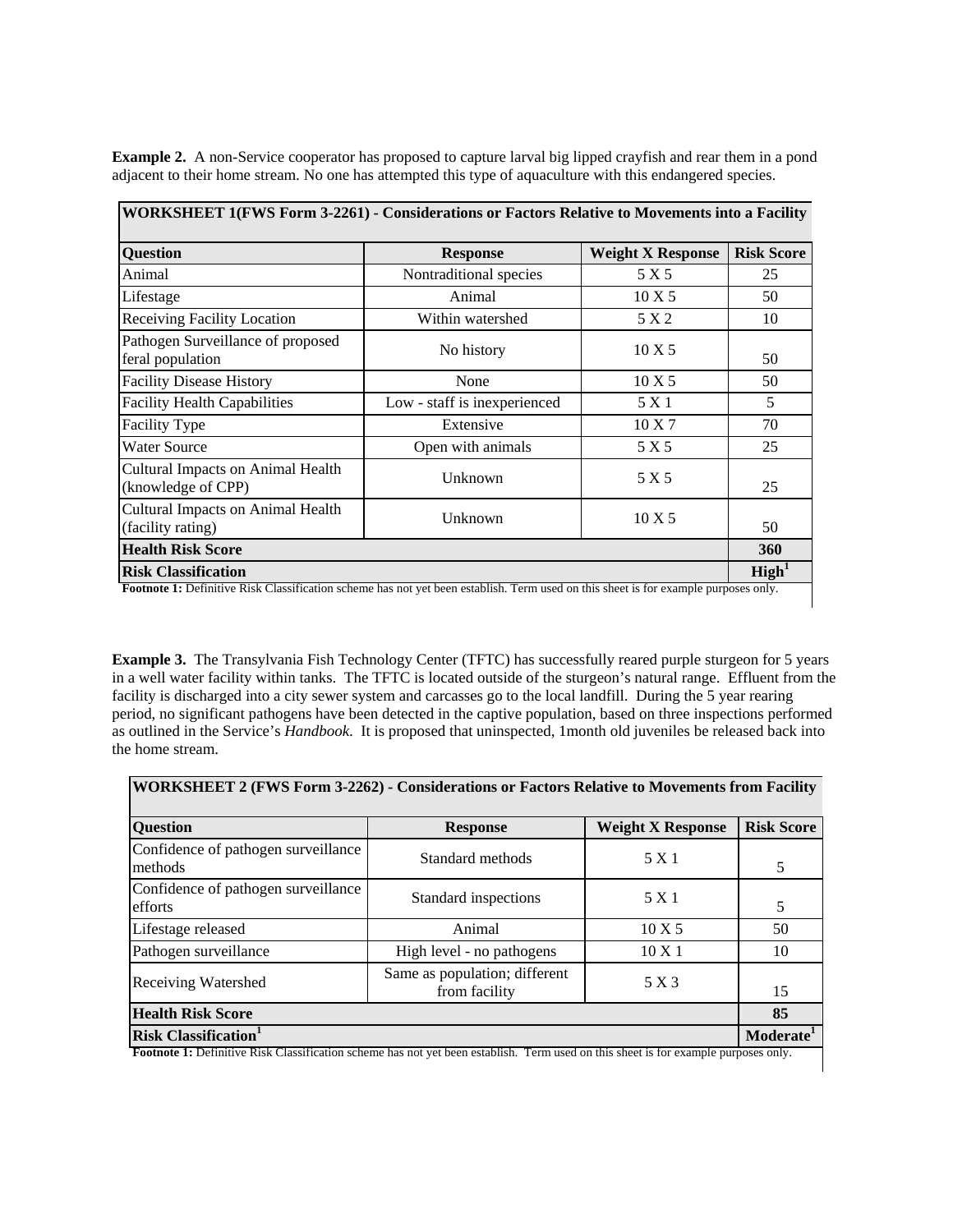| WORKSHEET 1 (FWS Form 3-2261) - Considerations or Factors Relative to Movements into a       |  |
|----------------------------------------------------------------------------------------------|--|
| <b>Facility</b>                                                                              |  |
| Animal (5)                                                                                   |  |
| Traditional aquaculture species $(1)$                                                        |  |
| Non-traditional species $(5)$                                                                |  |
| Lifestage $(10)$                                                                             |  |
| Gametes/fertilized eggs with parental history of no significant pathogens (1)                |  |
| Gametes/fertilized eggs with parental history of significant pathogens (5)                   |  |
| Gametes/fertilized eggs with no parental history (5)                                         |  |
| Animal $(5)$                                                                                 |  |
| Receiving Facility Location (5)                                                              |  |
| Within propagated population's watershed (2)                                                 |  |
| Outside of propagated population's watershed (5)                                             |  |
| Pathogen Surveillance of Proposed Propagated Feral Population or related populations in same |  |
| watershed (10)                                                                               |  |
| High level of population pathogen history (multiple, statistically valid, & lethal samples)  |  |
| Significant pathogen(s) of concern detected $(5)$                                            |  |
| No significant pathogens detected $(1)$                                                      |  |
| Low level of population pathogen history (single and/or non-standard samples)                |  |
| Significant pathogen(s) of concern detected (5)                                              |  |
| No significant pathogens detected $(3)$                                                      |  |
| No population pathogen history $(5)$                                                         |  |
| Facility Disease History (10)                                                                |  |
|                                                                                              |  |
| High level of facility pathogen history (multiple, statistically valid, & lethal samples)    |  |
| Significant pathogen(s) of concern detected $(5)$                                            |  |
| No significant pathogens detected $(1)$                                                      |  |
| Low level of facility pathogen history (single and/or non-standard samples)                  |  |
| Significant pathogen(s) of concern detected $(5)$                                            |  |
| No significant pathogens detected $(3)$                                                      |  |
| No facility pathogen history $(5)$                                                           |  |
| Facility Health Capabilities (diagnostics and sampling) (1)                                  |  |
| High (diagnostic and sampling capabilities) $(1)$                                            |  |
| Medium (sampling capabilities) $(3)$                                                         |  |
| Low (require on_site FHC assistance) $(5)$                                                   |  |
| Facility Type (10)                                                                           |  |
| Isolation A/Quarantine (as defined in 713 FW 1 and 5) $(1)$                                  |  |
| Isolation B (as defined in 713 FW 1 and 5) (2)                                               |  |
| Isolation C (as defined in 713 FW 1 and 5) $(3)$                                             |  |
| Intensive (high environmental control) $(5)$                                                 |  |
| Extensive (low environmental control) (7)                                                    |  |
| Water Source (5)                                                                             |  |
| Closed (protected or enclosed well or spring) $(1)$                                          |  |
| Open; animal free or treated/disinfected (2)                                                 |  |
| Open, with any animals (non_treated or non_disinfected) (5)                                  |  |
| Cultural Impacts on Animal Health (knowledge of requirements for species) (5)                |  |
| Optimal (understand cultural requirements) (1)                                               |  |
| Adequate (incomplete cultural requirements understood) (3)                                   |  |
| Unknown (automatically pick "unknown" under facilities) (5)                                  |  |
| Cultural Impacts on Animal Health (facilities) (10)                                          |  |
| Optimal (minimal stress for growth, reproduction, or etc.) (1)                               |  |
| Adequate (for maintenance, potential health problems) (3)                                    |  |
| Inadequate (high probability of significant mortalities) (5)                                 |  |
| Unknown (due to "unknown" cultural requirements) $(5)$                                       |  |
| <b>Total Risk Score</b>                                                                      |  |
|                                                                                              |  |